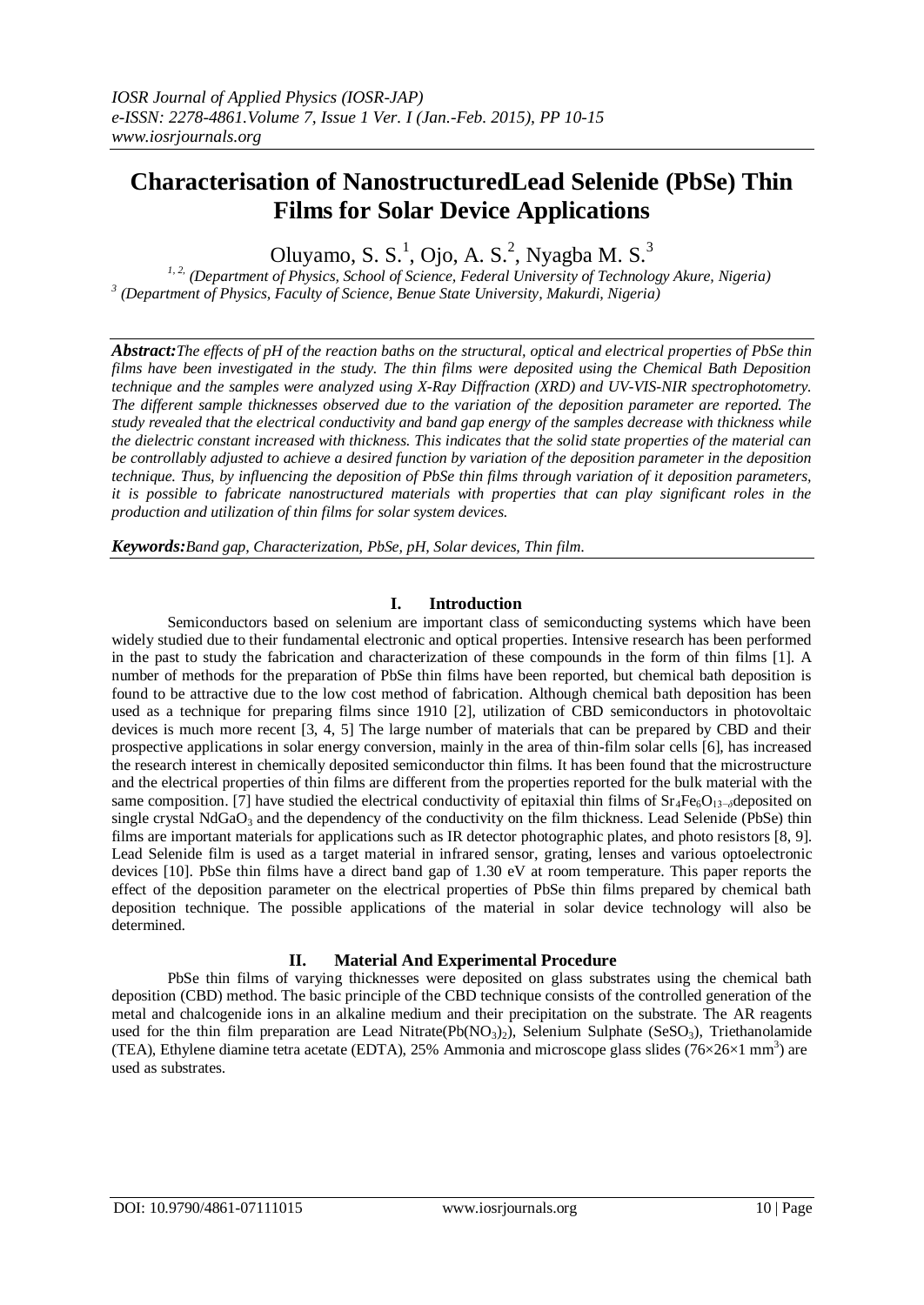|         |      |        |                                   |             |             | A WALV AIVI A MANYA YAN U VANJYAYMYANU AVA YANY A A YIN'WA WYAVAA VA A MLIY A MAMA A MAMA WY I WA AY W MAA . |             |                 |             |
|---------|------|--------|-----------------------------------|-------------|-------------|--------------------------------------------------------------------------------------------------------------|-------------|-----------------|-------------|
| Sample  | pH   | Time   | Pb(NO <sub>3</sub> ) <sub>2</sub> |             | <b>EDTA</b> | SeSO <sub>3</sub>                                                                                            |             | NH <sub>3</sub> | $H_2O$      |
|         | (m)  | (hour) | Mol. (M)                          | $Vol.$ (mL) | $Vol.$ (mL) | Mol. (M)                                                                                                     | $Vol.$ (mL) | $Vol.$ (mL)     | $Vol.$ (mL) |
|         | 8.78 |        |                                   |             |             |                                                                                                              |             |                 |             |
|         | 8.84 |        |                                   |             |             |                                                                                                              |             |                 |             |
| $\pm$ 3 | 8.95 | 24     | 0.5                               | 10.0        |             | 0.5                                                                                                          | 5.0         | 5.0             | 20.0        |
| $\pm 4$ | 9.43 |        |                                   |             |             |                                                                                                              |             |                 |             |
|         | 9.58 |        |                                   |             |             |                                                                                                              |             |                 |             |

| Table 1.0. Different Constituents for the Preparation of PbSe Thin Film at varied pH |  |  |  |
|--------------------------------------------------------------------------------------|--|--|--|
|                                                                                      |  |  |  |

The Lead ion (Pb<sup>2+</sup>) was generated by the decomposition of (Pb(EDTA)<sup>2+</sup>) complex. The Se<sup>2-</sup> ions were obtained in alkaline medium by decomposition of the Selenium precursor which is  $SessO<sub>3</sub>$ . The pH of the solution was adjusted by the use of 25% ammonia (NH3). The deposition bath was prepared as shown in Table 1.0 : 10 ml of 0.5 M Pb(NO3)<sup>2</sup> solution was measured into 5 different 50ml beakers and this was added to 5ml of 0.5 M of SeSO<sub>3</sub>, various volumes of 1 M EDTA disodium salt was then added. The mixture was made up to the required volume with addition of water. The resulting solution was stirred for a few seconds with a glass rod stirrer and thepHof the solutions were determined using a Jenway 3015 pH meter. Well cleaned and degreased glass slides were clamped in the reaction baths and held vertically. The deposition process lasted for 24 hours at a deposition temperature of 27 <sup>0</sup>C. The slides were taken out, rinsed with distilled waterand allowed to dry in laboratory air. The thickness of deposited thin films was determined using gravimetric weight method with a sensitive digital Mettler AE 166 microbalance. The equation governing the reaction and deposition of PbSe thin films are as follows:

| $Pb(NO3)2 + TEA \rightarrow (Pb(TEA))+2 + 2NO3$                               |     |
|-------------------------------------------------------------------------------|-----|
| $(Pb(TEA))$ <sup>+2</sup> $\rightarrow$ $Pb$ <sup>+2</sup> + TEA              | (2) |
| $\text{SeSO}_{3+} \text{OH} \rightarrow \text{HSe}^{2} + \text{SO}_{4}^{-2}$  | (3) |
| $HSe^{-2} + OH \rightarrow Se^{-2} + H2O$                                     | (4) |
| The presence of the $Pb^{2}$ and $Se^{-2}$ ions led to the formation of PbSe. |     |
| $Ph^{+2} + Se^{-2} \rightarrow PhSe$                                          | 6   |

The samples were run on an X'pert Pro MD diffractometer which uses a Copper target (CuKα =1.540502Å, Current 40mA and a.c. Voltage 45kV) [11]. The thin films were scanned continuously within the 20 range from 20<sup>0</sup> to 50<sup>0</sup> at a step size of 0.002 and a time per step of 0.05s. The optical absorption spectra were recorded at room temperature using a Jenway 6045 UV-VIS-IR spectrophotometer [11].

### **III. Theoretical Consideration And Calculations**

The theoretical considerations of the optical and electrical properties of the films are as discussed in [12-21].

From the XRD analysis the inter-planer distance (d) and lattice constants (a) as were calculated. The crystallite (grain) size (D), dislocation density ( $P$ ) and the micro strain ( $\varepsilon$ ) were also calculated using the expressions below:

Grain size (D) was calculated using Scherre's formular

 $D = K\lambda/ \text{Bcos}\theta$  (6) where  $\lambda$  is wavelength of x-ray,  $\beta$  is FWHM (full width half maximum),  $\theta$  is the diffraction angle and K is 0.9 which varies with (hkl) and crystallite shape.

The lattice constant (**a)** was calculated with:  $a^{2} = (\lambda^{2}/4 \sin^{2}\theta)(h^{2} + k^{2} + l^{2})$  (7) The dislocation density,  $(\rho) = aD$  (8) where a is the lattice constant. Micro strain,  $(\epsilon) = \beta \cos \theta / 4$  (9)

## **IV. Result And Discussion**

Fig. 1.0 shows the plot of thickness versus pH of the reaction baths. It was observed that varying the volume of complexing agent, EDTA, affects the rate of deposition of the films. The thickness of the films increased initially to a maximum of 1.592µm and dropped gradually to 0.517µm. The PbSe thin films were observed to grow optimally in an alkaline medium with a pH range of 8.7-8.93. This indicates that the rate of deposition depends on the pH of the reaction bath.

The XRD diffraction patterns of CBD PbSe thin films deposited for 2ml and 4ml (EDTA) are presented in Fig.2.0. Phase identification was then made from an analysis of intensity of peak versus 2θ. The PbSe deposited with 2ml (EDTA) peaks at  $36.02^{\circ}$  which gives rise to a structure with lattice constant a = 4.315Å and (111) preferred orientation. The peak for 4ml deposition was observed at 36.49° with lattice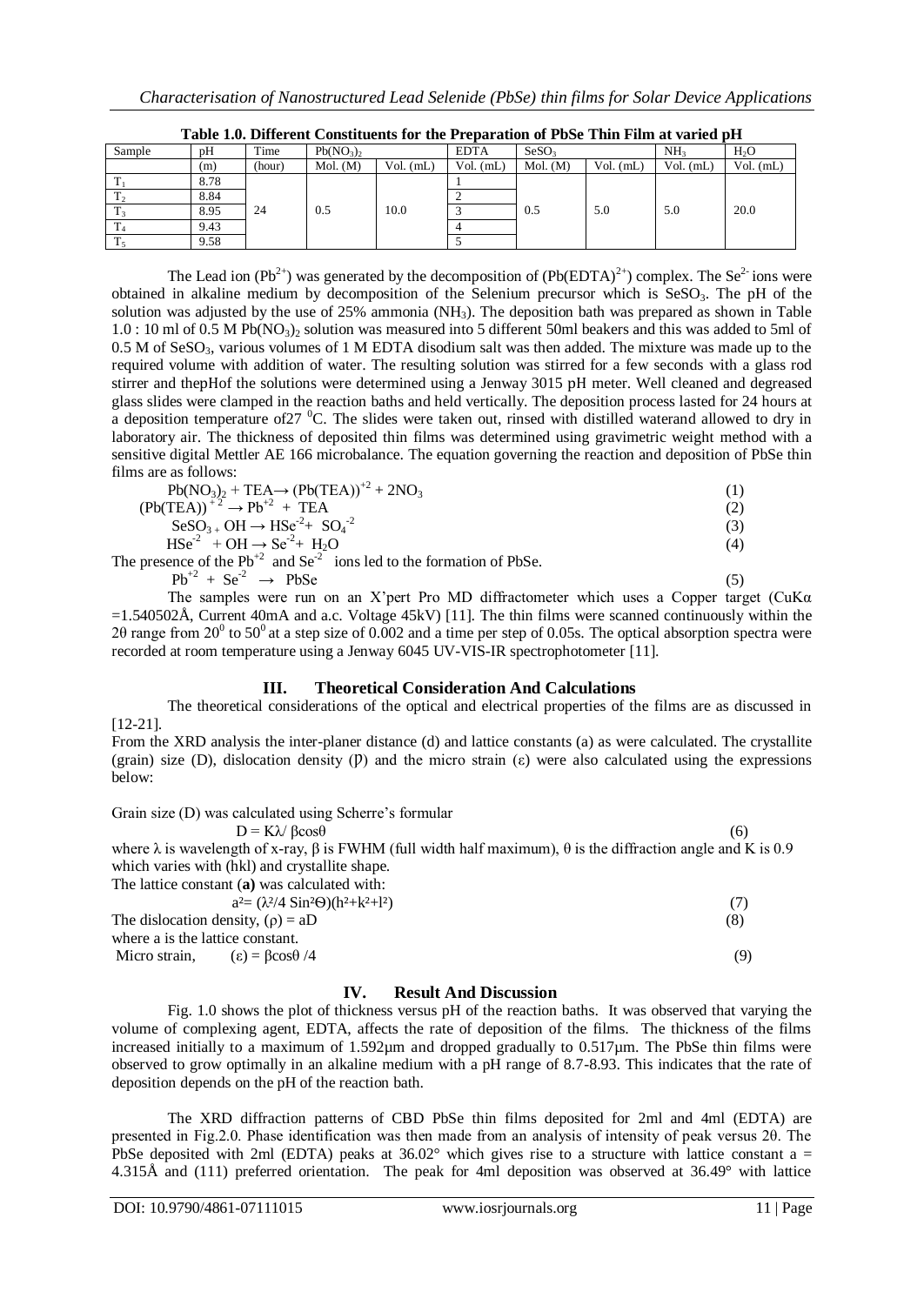constant a=4.261 Å. The diffraction peak was observed to become much broader with increasing pH values and tends to disappear for higher pH values. Similar effect was observed in previous study by [22]. As the pH of chemical bath increased, the diffraction peak intensity decreased as shown in Fig. 2. It can be seen that the crystal structure of the films was affected strongly by the pH values of the chemical bath. The low intensity peak observed in the XRD pattern of the 4ml sample under study shows that the film is nanocrystalline. The broad hump in the displayed pattern could be due to the amorphous glass substrate [23] and also possibly due to some amorphous phase present in the PbSe nanoparticle thin films. The structural parameters of the PbSe thin film are shown in Table 2. It reveals that lattice constant, the crystal size of the film and the dislocation density increases with film thickness, but micro strain decreases with the increased film thickness. Since the dislocation density and strain are the manifestation of dislocation network in the films, the decrease in the strain of the material indicates the formation of higher quality films. This effect had also been noted by [24] in previous work. This may be due to the decrease in imperfections and dislocations of the films with increasing film thickness.

Transmission measurements are performed at normal incidence over a large spectral range (200 to 1100 nm). The transmission spectra of PbSe thin films obtained at different pH are displayed in Fig. 4. The broad cut off towards short wavelengths indicates the onset of intrinsic inter-band absorption in the PbSe. An increase of the transmission values over the whole spectral range is observed with increasing pH values. In the transparency region, transmission is as high as 70% for pH=9.43; 60% for pH=9.58, about 50% for pH=8.84 and at pH=8.78 transmission varies from 20% to 46% at the near infrared region. However there is no detectable variation of the short wavelength absorption edge with the pH. The decrease of the transmission coefficient with decreasing pH can be interpreted by an increase of the film thickness as reported in Fig. 1. Films grown at pH=8.93 appear to have the best crystallinity but also the smallest transmission in the transparency region.

| Sample | Thickness<br>(A) | hkl | $2\Theta$<br>$(\text{deg})$ | d(A)  | Lattice<br>constant, a<br>(Ă) | <b>FWHM,B</b> | Grain<br>size, D<br>(A) | Dislocation<br>density, $\delta$<br>$10^{-20}$<br>lines/m <sup>2</sup> | Micro strain, ε<br>$10^{-3}$ |
|--------|------------------|-----|-----------------------------|-------|-------------------------------|---------------|-------------------------|------------------------------------------------------------------------|------------------------------|
| 2ml    |                  |     |                             |       |                               |               |                         |                                                                        |                              |
|        | 15030            | 111 | 36.02                       | 2.491 | 4.315                         | 0.4224        | 3.4516                  | 14.8940                                                                | 0.1004                       |
| 4ml    | 11903            |     | 36.49                       | 0.921 | 4.261                         | 0.9216        | l.5841                  | 6.7505                                                                 | 0.2188                       |

**Table 2.0: Structural Parameters of PbSe Thin Films Deposited varying pH**

| Samples with<br>pH(m)          | Time<br>(hours) | Temp.<br>(K) | Absorbance<br>(A) | Transmittance<br>T) | Reflectance<br>(R) | Refractive<br>Index $(n)$ | Absorption coefficient<br>$(\alpha \times 10^4)$ |
|--------------------------------|-----------------|--------------|-------------------|---------------------|--------------------|---------------------------|--------------------------------------------------|
| <b>Uncoated Glass</b><br>slide |                 |              | 0.003             | 0.9975              | $-0.0005$          | 1.0815                    | 22.68                                            |
| 8.78                           |                 |              | 0.43              | 0.37                | 0.20               | 2.61                      | 1.70                                             |
| 8.84                           | 24              | 300          | 0.35              | 0.46                | 0.19               | 2.59                      | 1.20                                             |
| 8.93                           |                 |              | 0.50              | 0.35                | 0.18               | 2.49                      | 1.63                                             |
| 9.43                           |                 |              | 0.23              | 0.61                | 0.15               | 2.57                      | 1.06                                             |
| 9.58                           |                 |              | 0.29              | 0.54                | 0.17               | 2.56                      | 3.07                                             |

**Table 3.0: Average Optical Properties for PbSe Thin Films Deposited varying pH**



**Figure 1:** graph of thickness vs.pH (m) of the chemical baths for PbSe thin films deposited at 27<sup>o</sup>C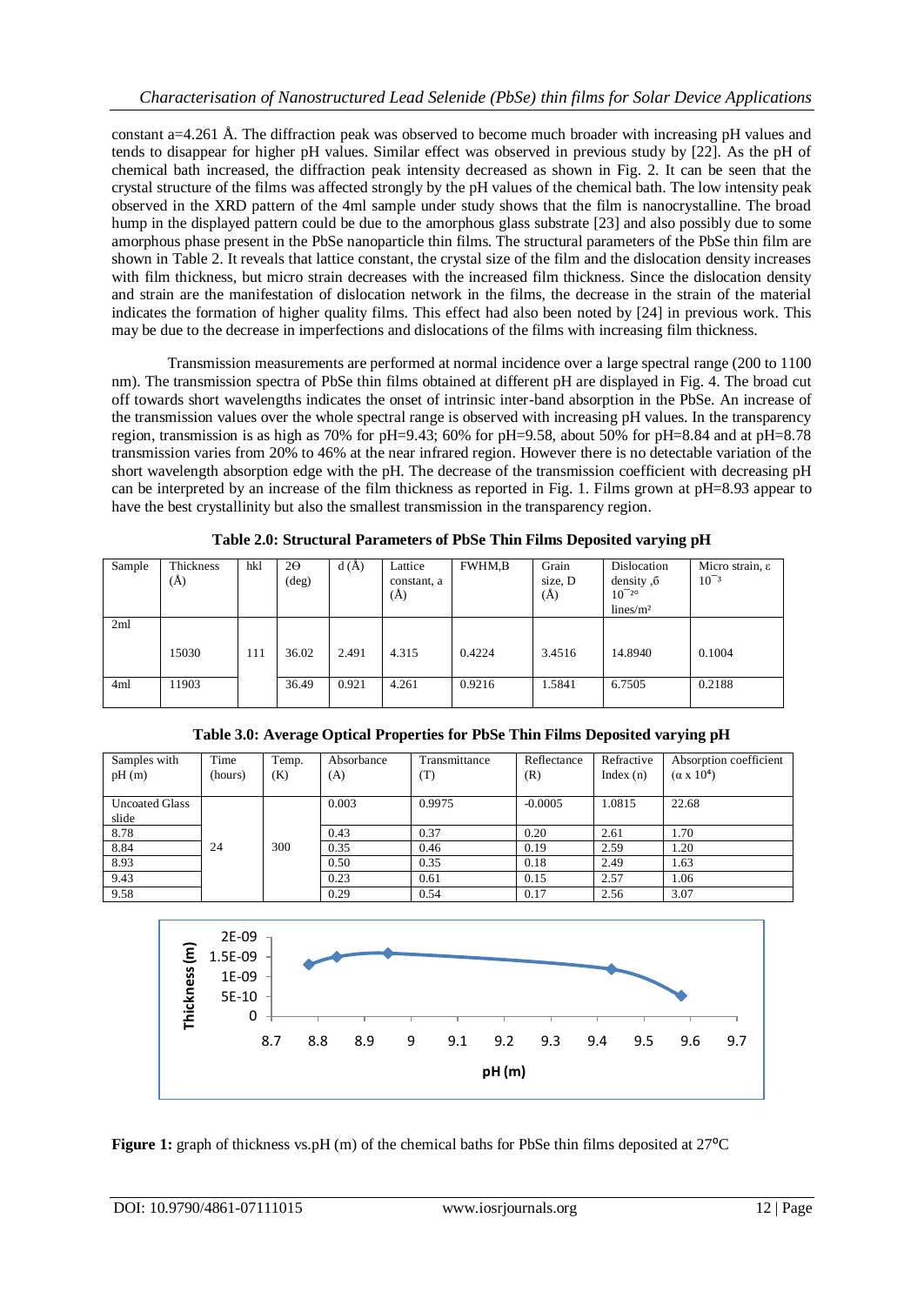

**Figure 2.0**:X-ray diffraction patterns of samples 2ml and 4ml of PbSe thin films at 27<sup>0</sup>C



**Figure 3.0:** graph of Absorbance vs. wavelength (nm) for PbSe thin films deposited at 27<sup>o</sup>C varying pH



**Figure 4.0**: graph of % transmittance vs. wavelength (nm) for PbSe thin films deposited at 27<sup>o</sup>C varying pH



**Figure 5.0**: graph of ( $\alpha$ hv)<sup>2</sup>vs. photon energy (eV) for PbSe thin films deposited at 27<sup>o</sup>C varying pH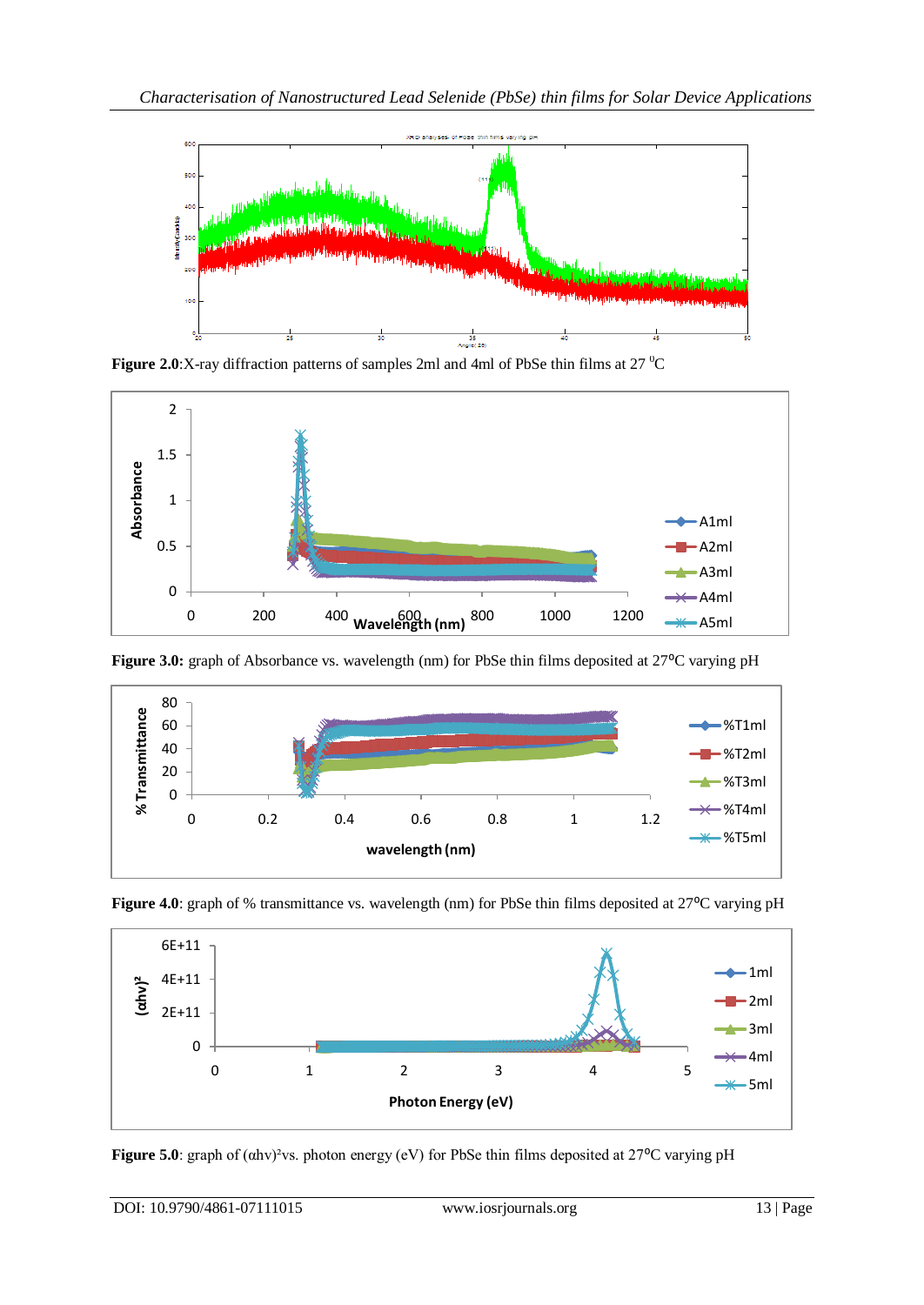

**Figure 6.0**: graph of electrical conductivity( $\sigma_e$ ) vs. photon energy (eV) for PbSe thin films deposited at 27<sup>o</sup>C varying pH

Fig.3 shows the plots of absorbance versus wavelength of PbSe thin films deposited in this work. The absorbance generally decreased with increase in wavelength and has relatively low values in the infrared region of the spectrum. A strong absorption was observed at wavelength range of 300nm – 500nm, hence the film has potential application in the fabrication of solar cell.

The transmittance spectra Fig. 4, displayed shows increase in transmittance as the wavelength increases. The very high transmittance in the visible region makes Lead Selenide films useful aesthetic window glaze materials. The films could also be suitable for solar energy collection because if coated on the surface of the collector, it will reduce reflection of solar radiation and transmits radiation to the collector fluid.

The value of  $\alpha$  is determined from transmittance spectra. These absorption spectra which are perhaps the simplest method for probing the band structure of semiconductors are employed in the determination of the energy gap,  $E_g$ . The value of  $\alpha$  determined from transmittance spectra was found to vary from an average of 3.0 x  $10<sup>4</sup> - 1.6$  x 10<sup>4</sup>. This large α-value is within the α-range  $10<sup>4</sup>-10<sup>5</sup>$  cm<sup>-1</sup> for semiconductor thin films desirable for production of polycrystalline thin film solar cell [25]. The energy band gap  $E_g$  was obtained from Fig. 5.0. The photon energy at the point where  $(\text{ch}v)^2$  is zero represents  $E_g$ , which is determined by extrapolation. The values of the energy gap for the films are recorded in table 4.0. The variation of energy gap with thickness is also shown in the Table 4. It is observed from figure5.0 that PbSe thin film exhibits direct band transition and its band gap energy decreases with increase in film thickness. Hence the variations of band gap in the films are due to the changes in the lattice constant.

| pH(m) | Time    | Temp. K | Energy       | Electrical                           | dielectric<br>Real         | Imaginary dielectric                   | Thickness      |
|-------|---------|---------|--------------|--------------------------------------|----------------------------|----------------------------------------|----------------|
|       | (hours) |         | $E_g$<br>Gap | conductivity                         | constant $(\varepsilon_r)$ | constant $(\epsilon_i \times 10^{-5})$ | $d$ ( $\mu$ m) |
|       |         |         | (eV)         | $\sigma_e(1x10^{-4}(\Omega m)^{-1})$ |                            |                                        |                |
| 8.78  |         |         | 2.20         | 0.73                                 | 7.13                       | 3.56                                   | 1.31           |
| 8.84  |         |         | 1.73         | 0.78                                 | 6.76                       | 3.07                                   | 1.50           |
| 8.93  | 24      | 300     | l.50         | 0.77                                 | 6.45                       | 4.07                                   | 1.59           |
| 9.43  |         |         | 3.20         | 0.73                                 | 5.83                       | 2.12                                   | 1.19           |
| 9.58  |         |         | 3.30         | 0.71                                 | 6.62                       | 6.77                                   | 0.517          |

**Table 4.0** Solid State Properties of PbSe Thin Films deposited on glass varying pH

Fig. 6.0 shows the graph of the electrical conductivity of PbSe thin films deposited at different pH. All the films are found to conduct well at low frequencies, i.e. the conductivity of the material decreases with increasing frequency of incident radiation. It is observed that, the conductivity of the material decreases with frequency of the incident radiation. So, the material conducts better at photon energy (hv)  $\leq$  UV-VIR energy. The electrical conductivity of the films vary from an average of 0.78x  $10^{-4}$ -0.71 x  $10^{-4}$  ( $\Omega$ cm)<sup>-1</sup> within the electrical conductivity range of  $10^{-12}$  to  $10^2 (\Omega \text{cm})^{-1}$  for semiconductors [26-30]. The thickness of the material is also found to influence the conductivity, as the thickness increases the conductivity decreases.

The variation of the solid state properties of the films deposited with different volume of the complexing agent i.e. different pH values is as shown in table 4. It indicates that as the pH increased, the energy band gap, the electrical conductivity (of the order  $10<sup>-4</sup>$ ) decreased. The real dielectric constant of the films decreased while the imaginary dielectric constant increased with pH. These properties also reveal the suitability of the films for solar cell fabrication.